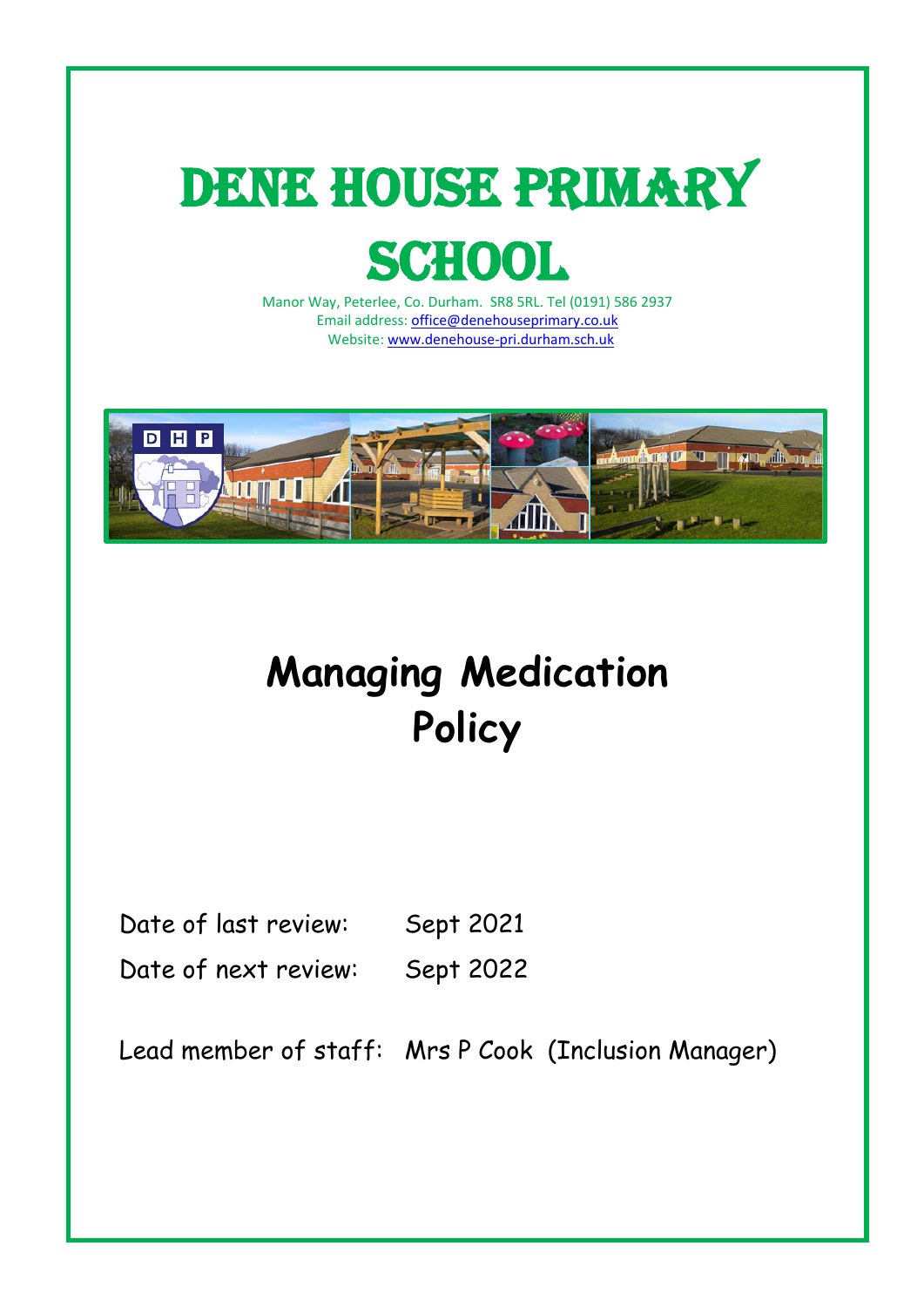## **Dene House Primary School**



### **MANAGING MEDICATION POLICY**



#### **Key Information:**

- Medicines should only be administered at school when it would be detrimental to a child's health or school attendance not to do so;
- No child under 16 should be given prescription or non-prescription medicines without their **parent's written consent**. Non-prescription medication WILL NOT be administered . (see details of procedure outlined later in policy);
- School will only accept prescribed medicines that are **in-date, labelled, provided in the original container as dispensed by a pharmacist and include instructions for administration, dosage and storage**. The exception to this is insulin which must still be in date, but will generally be available to schools inside an insulin pen or a pump, rather than in its original container.
- A child under 16 should never be given medicine containing aspirin unless prescribed by a doctor. Medication, eg for pain relief, should never be administered without first checking maximum dosages and when the previous dose was taken;
- Where clinically possible, medicines should be prescribed in dose frequencies which enable them to be taken outside school hours;

#### **Storing Medication:**

- All medicines must be stored safely.
- **Emergency Medication:** Medicines and devices such as asthma inhalers, blood glucose testing meters and adrenaline pens should be always readily available to children and not locked away. Inhalers will be kept in a labelled cupboard in the appropriate practical area, (labelled with white cross on a green background). **All children in the class must know where emergency medication is kept and all staff in school must be able to locate the medication quickly and easily.**
- **Non-emergency medication (for example prescription antibiotics) and controlled substances:** These medications must be **locked away securely in either the First Aid Cabinet or locked fridge in the First Aid room**. All first aid staff will have a key for the First Aid cabinet and the key for the fridge will be kept in the office.

#### **Who can give medication?**

• In all planned cases of administering medication, this will be done by a qualified first aider. In the case of administering emergency medication, for example medication for epilepsy, epi pen or inhalers, the first point of call should always be a first aider,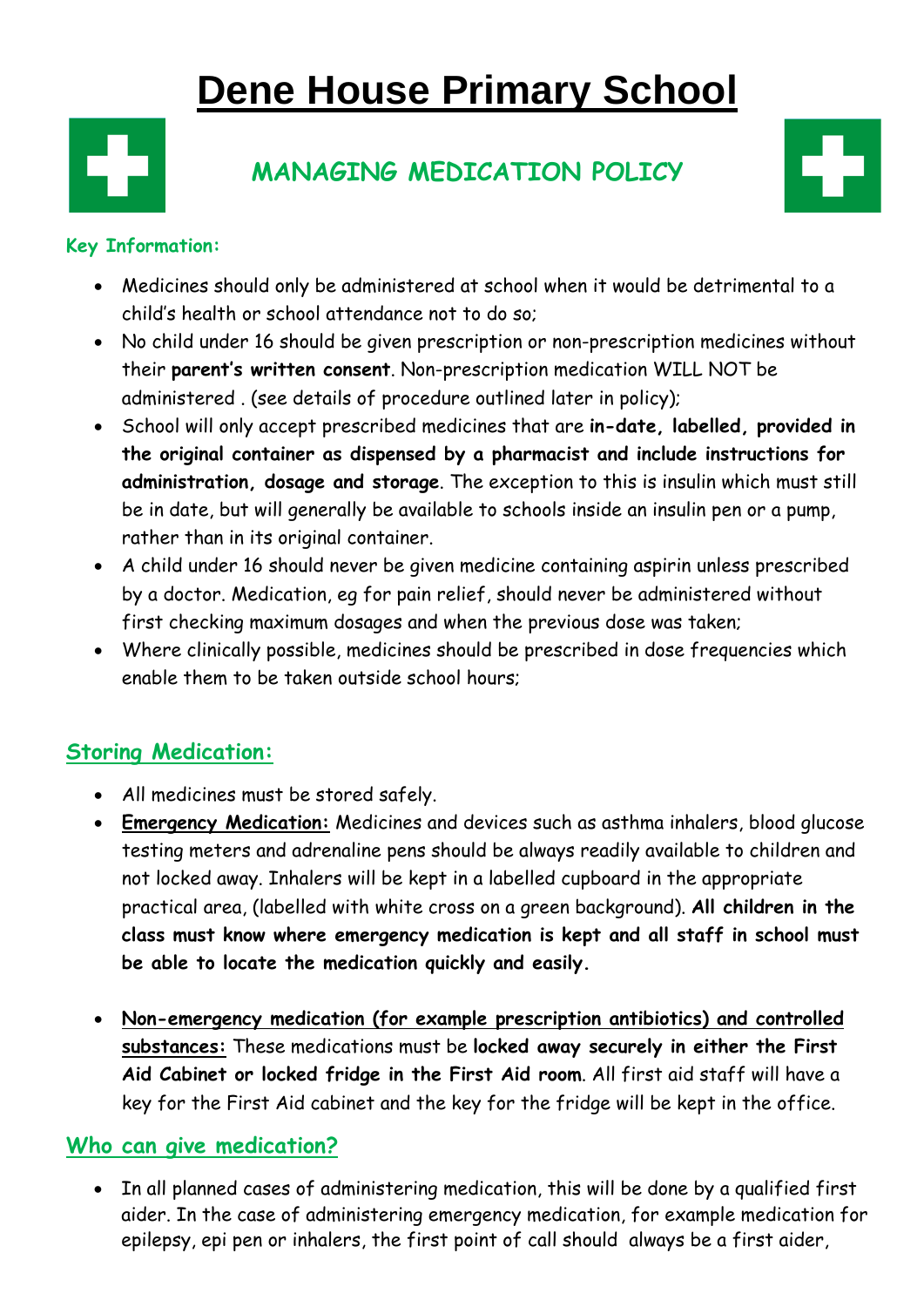however in an emergency, any member of staff may administer the medication, as long as they have had adequate training. All medication must be given in accordance with the prescriber's instructions.

• All cases of medicine being administered must be recorded in school (see procedure detailed later in policy).

#### **School Trips:**

- A First Aider will always accompany children on school trips
- It is the responsibility of the teacher in charge to take a first aid bag with them on any school visit.
- On trips or residential visits, staff will carry any medication needed for individual children.

### **Giving Medication**

• New form – see end of policy

#### **Procedure:**

- Medication comes to the office and is handed to either *Miss Tracy Ryan* or *Mrs Valerie Hood.*
- Parents are handed a consent form to complete, labels are checked then the medication and consent form will be stored appropriately. *Mrs Pam Cook* or *Miss Claire Worrall* will then be informed that there is medication to administer, what time, where it is stored and the child's name.
- Medication is **stored securely** in either the locked storage container or first aid fridge;
- At the required time, *Mrs Pam Cook* or *Miss Claire Worrall* will administer the medication to the child. The administering sheet will be then completed, counter signed and returned to the storage area with the medication;
- Medication is then given to a parent/adult at the end of the day it must not be given to a child;
- The next day, the process is repeated.